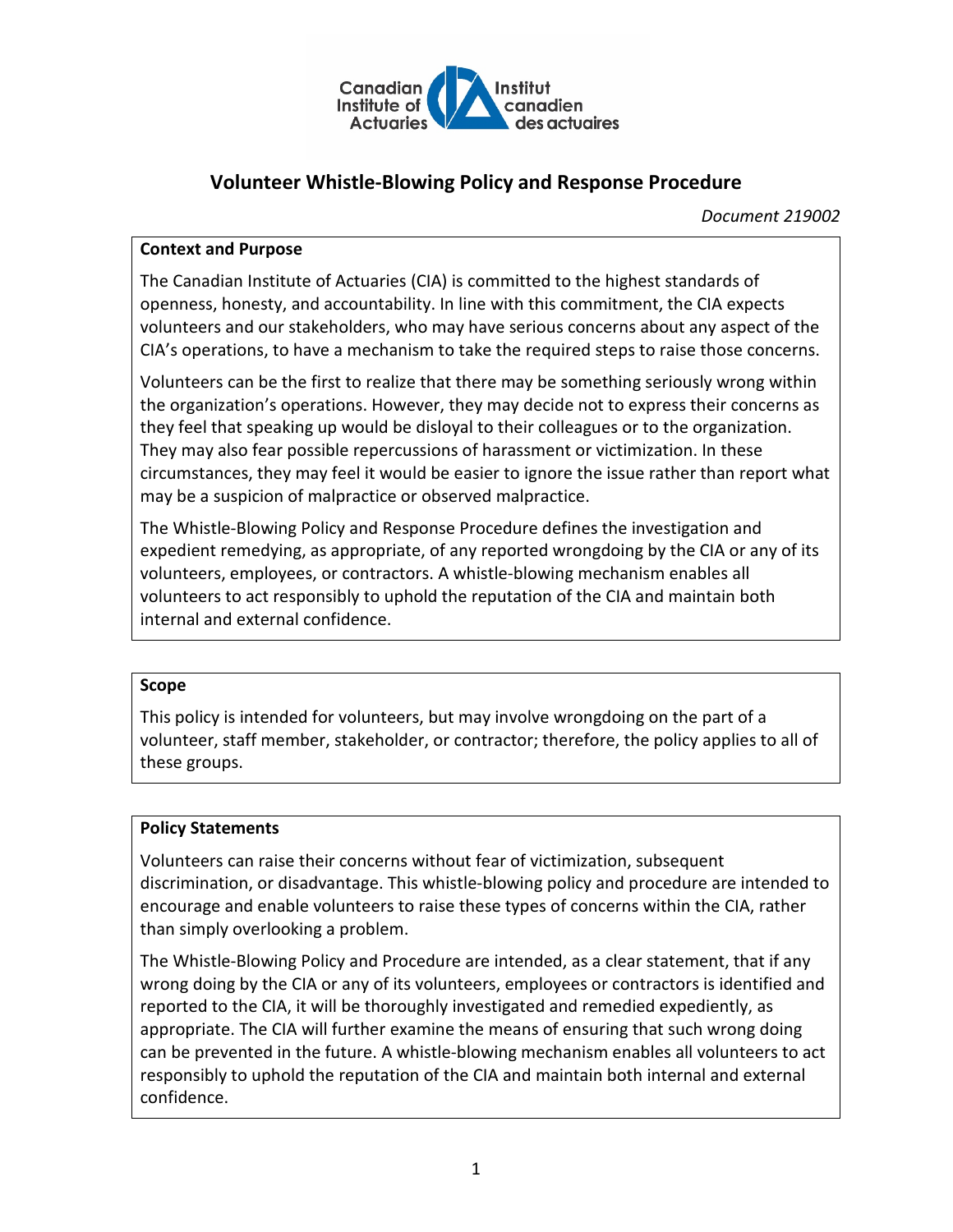Any volunteer who makes a disclosure or raises a concern under this policy will be protected if the volunteer

- a. Discloses the information in good faith through the specified process;
- b. Believes the concern to be substantially true;
- c. Does not act maliciously or make false allegations; and
- d. Does not seek any personal or financial gain.

Anyone with a complaint or concern about the CIA's activities should contact their immediate council/committee/task force chair.

If the volunteer expresses the complaint or concern verbally to one of the individuals mentioned above, the volunteer should follow up in writing.

The complaint process is composed of steps to ensure a timely response to all complaints raised, that the complaints are properly investigated, that remedial actions are taken if necessary, and that confidentiality and anonymity are respected where possible. Please consult appendix A on the whistle-blowing complaint and response procedures for further details.

### **Exemptions**

N/A

### **Escalation Procedures/Management of Non-compliance with this Policy**

If the person has concerns with their immediate council/committee/task force chair, they should contact one of the following, according to the circumstances:

- Director, membership and operations;
- Executive Director;
- Chair of the Human Resources, Finance, Audit, and Risk Committee; or
- CIA President.

### **Definitions and Abbreviations**

Wrongdoing involves any unlawful or illegal behaviour and can include, without limitation

- a. Any unlawful civil or criminal act;
- b. Harassment, including sexual harassment;
- c. Breach of or failure to implement or comply with any approved CIA policy, bylaws, or rules of professional conduct;
- d. Knowingly breaching federal or provincial laws or regulations;
- e. Unprofessional conduct or conduct below recognized, established standards of practice;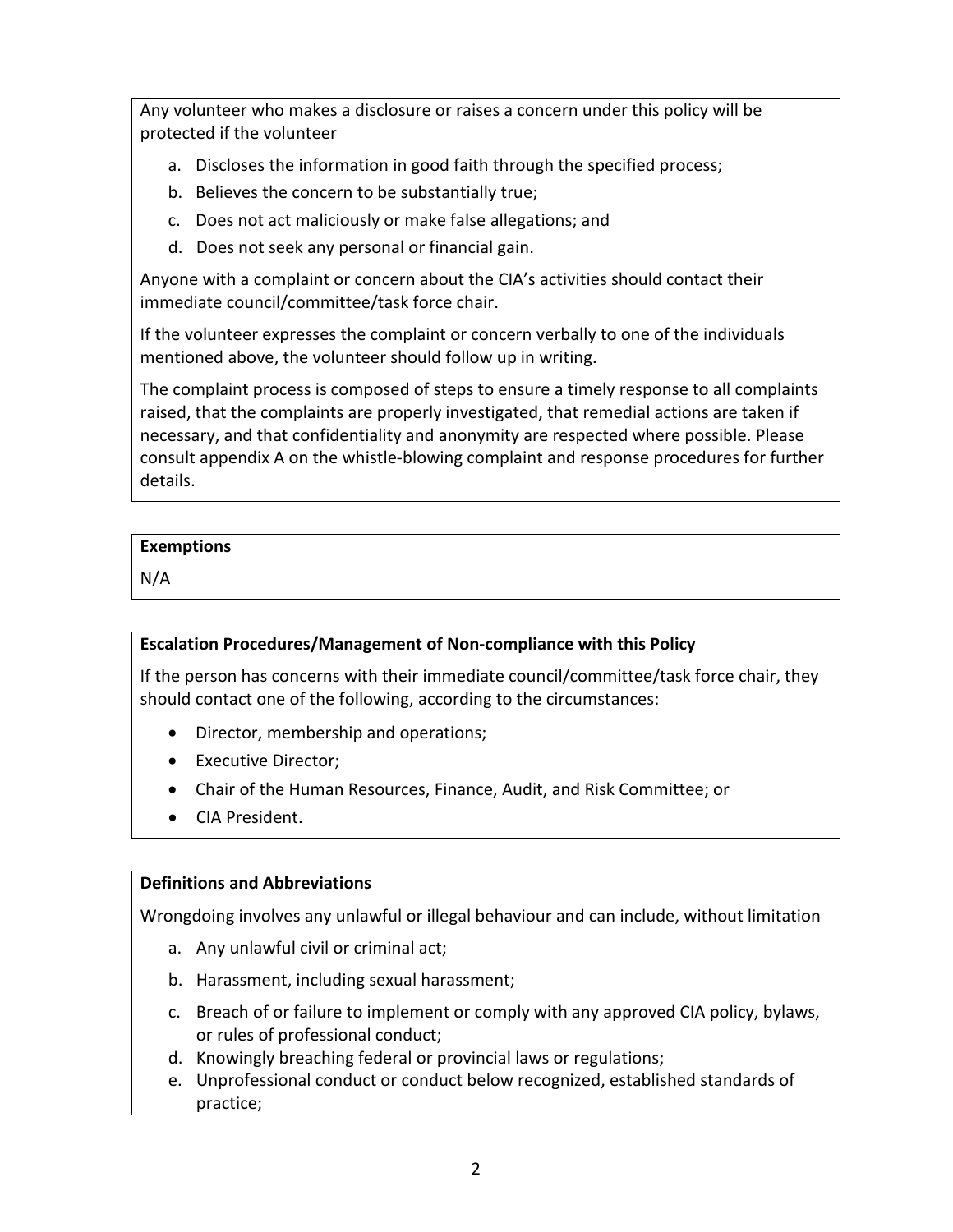- f. Questionable accounting or auditing practices;
- g. Dangerous practice likely to cause physical harm/damage to any person or property;
- h. Failure to rectify or take reasonable steps to report a matter likely to give rise to a significant and avoidable damage, cost, or loss to the CIA;
- i. Abuse of power or authority for any unauthorized or ulterior purpose;
- j. Unfair discrimination during a volunteer term of service or provision of services; and
- k. Breach of the CIA's Volunteer Code of Conduct Policy.

This list is not comprehensive, but is intended to give an indication of the kind of conduct which may constitute wrongdoing.

#### **Associated Documents**

- [Volunteer Code of Conduct](http://www.cia-ica.ca/docs/default-source/2019/219026e.pdf)
- [Workplace Violence and Harassment Policy and Program](http://www.cia-ica.ca/docs/default-source/2019/219001e.pdf)

#### **References**

N/A

| <b>Monitoring, Evaluation, and Review</b> |                                                        |
|-------------------------------------------|--------------------------------------------------------|
| Approval date                             | November 21, 2018                                      |
| Effective date                            | November 21, 2018                                      |
| Approval authority                        | Board                                                  |
| Review owner                              | Human Resources, Finance, Audit, and Risk<br>Committee |
| Prior review and revision dates           | September 19, 2018                                     |
| Review cycle                              | Three years                                            |
| Next review date                          | 2021                                                   |

#### **Procedures**

Volunteer Whistle-Blowing Complaint and Response Procedures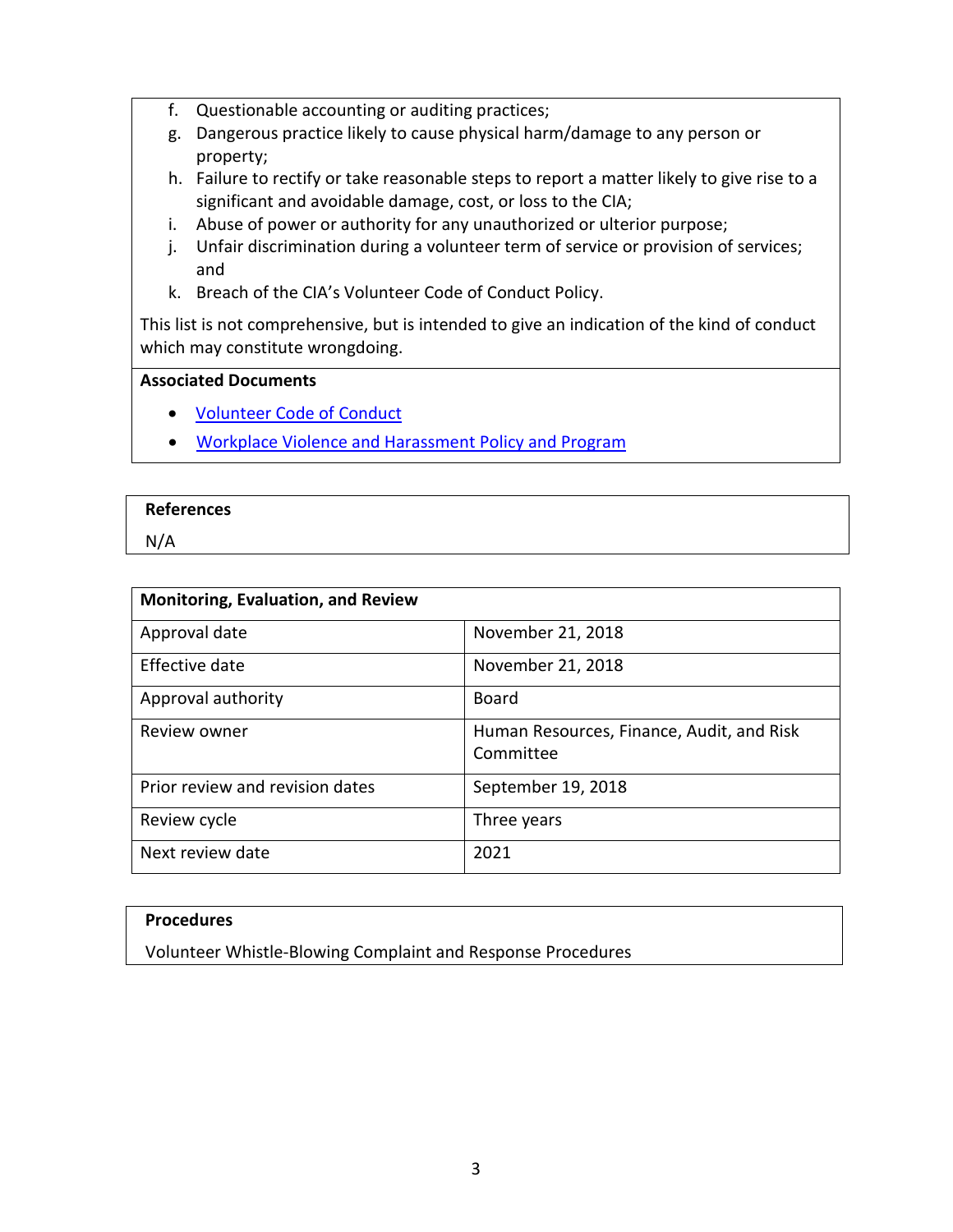## **Appendix A – Volunteer Whistle-Blowing Complaint and Response Procedures**

## **Complaint Process – Response**

The CIA will respond in writing to all complaints raised. Depending on the seriousness and circumstances of the concern, the complaints may

- Be investigated by Director, membership and operations, or a third-party external investigator; and/or
- Be referred to the police.

To protect individuals and those accused of misdeeds or possible malpractice, initial inquiries will be made to decide whether an investigation is appropriate and, if so, what form it should take.

Some concerns may be resolved by agreed action without the need for investigation. If urgent action is required, this will be taken before any investigation is conducted.

Within 10 business days of a concern being raised, the responsible CIA representative will do the following:

- Acknowledge reception of the concern;
- Indicate how the representative proposes to deal with the matter;
- Give an estimate of how long it will take to provide a final response;
- Inform the complainant whether any initial inquiries into the complaint have been made; and
- Inform the complainant whether further investigation will take place and, if not, the reason behind that decision.

The amount of contact between the CIA representative or any other party reviewing the concern and the complainant will depend on the nature of the matters raised, the potential difficulties involved, and the clarity of the information provided. If necessary, the person responsible for the investigation will seek further information from the complainant.

The CIA will take steps to minimize any difficulties which the complainant may experience as a result of raising a concern. For instance, if the complainant is required to give evidence in criminal or disciplinary proceedings, the CIA will arrange for the complainant to receive advice about the process.

The CIA will ensure that the matter has been properly addressed. Thus, subject to legal or organizational constraints, the CIA will inform the complainant of the outcomes of any investigation.

The CIA will further examine the means of ensuring prevention of such wrongdoing in the future.

### **Complaint Process – Time Frame**

Concerns will be investigated as quickly as possible given the circumstances of each case. As noted above, it may be necessary to refer a matter to an external agency and this may result in an extension of the investigative process. Both the seriousness and complexity of any concern